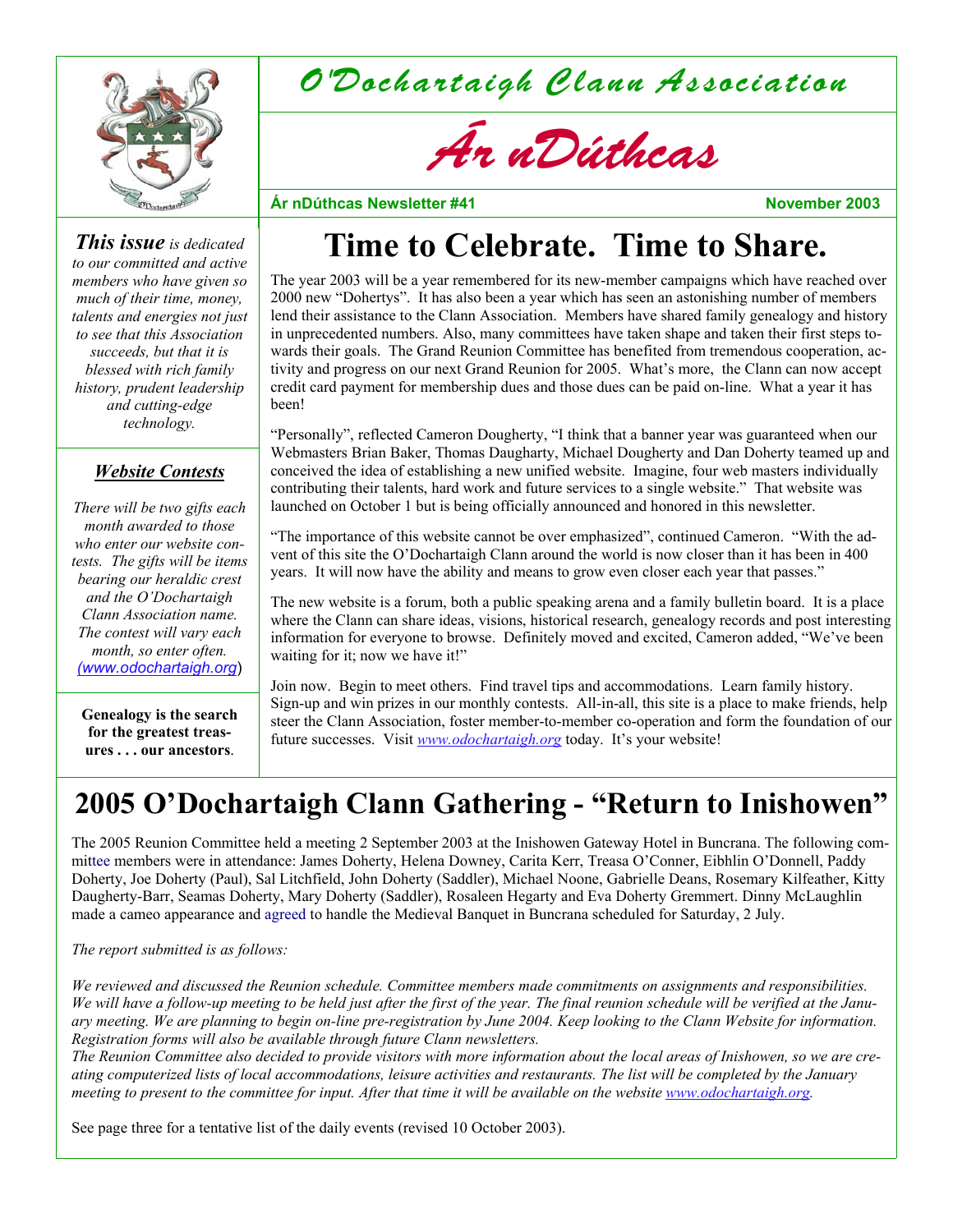## **PAGE 2**

# **Webmaster Mike (Doc)**

I designed my first web page back in the early '90's, just for kicks. I was involved in genealogy, and thought that a web site might be a good way to get my information out to the world and possibly as a way to gather more information. It didn't take long for this to start happening. Before long I found 2 cousins that I had lost track of. More importantly, I found out about our Clann in Ireland. I joined the Clann and sent my genealogy information to "Paddy O" (1997). In a few months I received a detailed package from Paddy. Wow! Lots of new family members found. I expanded my web site to include a section with Clann information and history and other general Celtic links. The Clann at that time had a couple of different web sites with similar information on each.

# **Webmaster Brian**

Understanding history is difficult. Rediscovering history is equally difficult, possibly more difficult considering the variables that can occur as a story is handed down from one person to the next. Additionally, in the case of the Irish people, many historically significant records were destroyed by invaders from "the east".

The goal of this webmaster is to make our history available and accurate. Consider the fantastic stories that we can already tell, knowing what little we know of our own Clan's history.

- 1) How many castles did we control through our history?
- 2) How many battles did our Clan win?
- 3) How many did we lose?

4) What township did my ancestors call home?

5) Can I walk the grounds where my

# **Feedback on Our New Website**

James Dockery wrote: Greetings from Knoxville, Tennessee USA.

Until the past few weeks, the only thing I knew about my lineage was what was passed down from generation to generation. My immediate family is from the mountains of North Carolina ( they were primarily farmers and such) and we would gather together once every year or so for fellowship and to "spin yarns" about the Dockery Family. The tales

Which brings us to today's website. The Association's webmasters are working together with the Executive Committee to design a website that can easily be navigated, that provides information for research for the entertainment and edification of our members. A World Class "one-stop" website. An undertaking of this magnitude generally takes a boat load of planning with many meetings and



Mike and Brian speak on the "new dynamic" we will have with the advent of our newest Web-

ancestors fought historic battles, raised families, crops, and livestock? 6) Was the last Irish Chieftain to stand against the British an ODochartaigh?

Each question invokes your imagination. As our history is rediscovered we will share it with you through these newsletters and on our website. Right now a minimum of 4 webmasters have teamed up to share our history as it is rediscovered. We have created a new interactive website at *www.odochartaigh.org* where there are now several discussion forums. We will all be working together on this new shared website, helping it to grow.

Also, we still have our own websites which will remain online. Each one containing unique information that we will all be working on and sharing with each other.

Furthermore, we have created our own

were enchanting, but limited to memory, and were slightly distorted after countless years (and failing memories).

Last month when the family gathered together and began discussing our "roots" and all, it hit me that I wanted to know more than what was available at these reunions. I went home and began looking around on the web hoping to learn more about myself and my family.

You have no idea the elation that I am feeling right now to have discovered

## **Ár nDúthcas Newsletter #41**

brainstorming sessions. Our Webmasters are scattered over the continent in 3 different time zones, which presents some problems, but we still manage to connect with each other and get our issues resolved

It has always been my personal goal to assist the team in establishing this web site for our members, which will break through some of the brick walls that we so often encounter in seeking "Our Heritage".

Keep on Clicking, Mike "Doc" Dougherty Milford, New Hampshire USA

*doughertym@aol.com www.odochartaigh.org http://members.aol.com/Doughertym*

unique line of ODochartaigh gifts, golf shirts, ball caps, hand-bags, brief cases, blankets and other items which you can purchase and show your historic family colors everywhere you go.

Newly rediscovered lines of ODochartaigh from around the world are joining the modern ODochartaigh Association everyday. Not since the 1600's has the great Clan ODochartaigh been so organized, so revitalized, and so exciting. Ask yourself one final question:

7) Do I want to be a part of this ODochartaigh history that has taken 400 years to develop?

Join us today and share your history with your children, grandchildren and friends. Brian Baker *bkbaker1@earthlink.net www.odochartaigh.org www.odochartaighforever.com*

*www.odochartaigh.org*, to have been given the opportunity to find the origins of my "Clan," and to have discovered the roots of my heritage. I guess it is a personal revelation, of sorts, but I really appreciate your work on this site and the chance for fellowship.

Now, whenever we gather together next year, I can proudly present this newfound information to my relatives (old and young) and share with them the history of our ancestry and homeland. All because of *www.odochartaigh.org.*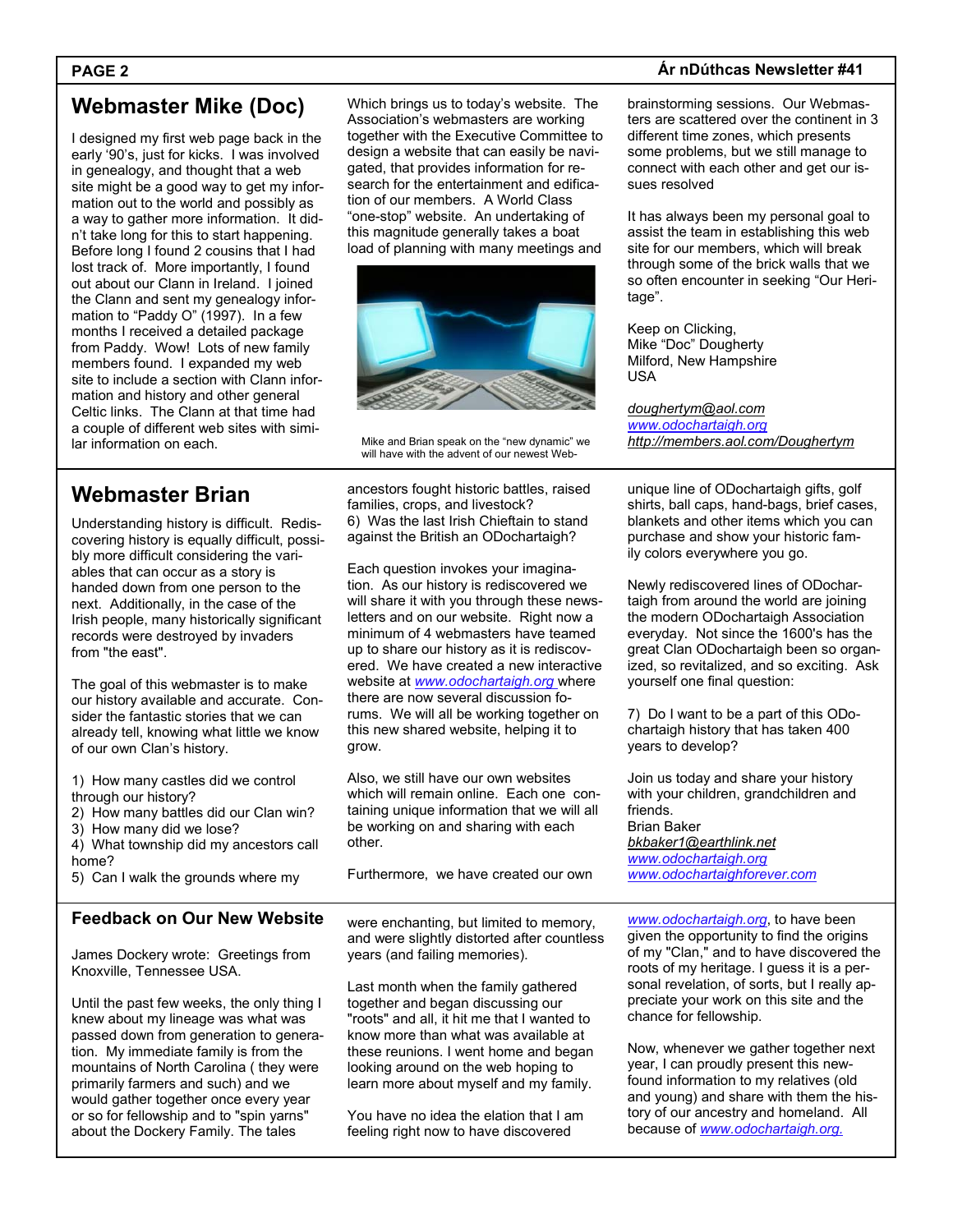**PAGE 3** 

# **Reunion 2005: Tentative List of Daily Events**

**(As of 10 October 2003)**

| <b>DAY</b>               | <b>TIME</b>           | <b>EVENT</b>                                                                                                                |  |  |
|--------------------------|-----------------------|-----------------------------------------------------------------------------------------------------------------------------|--|--|
| Friday<br>1 July         | 8am-5pm<br>Evening    | Golf Tournament and awards at Ballyliffen Golf Course.<br>Derry opening ceremony, Mayor's Banquet, Guildhall in Derry City. |  |  |
| <b>Saturday</b>          | <b>TBA</b>            | Buncrana Medieval Banquet, music including a sing-a-long.                                                                   |  |  |
| <b>Sunday</b>            | <b>TBA</b>            | Grianan of Aileach, music and performances.                                                                                 |  |  |
| <b>Monday</b>            | <b>TBA</b>            | Ulster American Folk Park.                                                                                                  |  |  |
| Tuesday                  | <b>TBA</b>            | Clonmany, Ballyliffen, Doagh Farm Famine Village and Wake.                                                                  |  |  |
| Wednesday                | <b>TBA</b>            | Half day bus tour of 1/2 of the " <i>Inishowen 100</i> ", begins in Carndonagh.                                             |  |  |
| <b>Thursday</b>          | <b>TBA</b>            | Derry City Tours, boat ride, museums, "Taste of Ireland".                                                                   |  |  |
| Friday                   | <b>TBA</b>            | Half day bus tour of 1/2 of the " <i>Inishowen 100</i> ", begins in Moville.                                                |  |  |
| <b>Saturday</b>          | <b>TBA</b>            | Clonmany Committee event headed up by Paddy Doherty.                                                                        |  |  |
| <b>Sunday</b><br>10 July | $10am-4pm$<br>Evening | Sheep Dog Trials at Malin Head.<br>Closing events, Ceili and dance at the Malin Hotel.                                      |  |  |

# **Clann Golf Tourney to Raise Funds for Handicapped Children's Hospital**

The 2005 O'Dochartaigh Clann Reunion Committee will present a Charity Golf Outing to benefit the James Connolly Memorial Hospital in Carndonagh. The event will be held the beginning of July 2004 at the world-class Ballyliffin Golf Club on the Inishowen

# **Comments from our Readers:**

Many thanks for my copy of the newsletter. It is by far the best that I have seen so far, and an excellent and interesting read. I particularly enjoyed Jim Dougherty's trip, and the Historical section, and would like to see more of the same in the future, perhaps with more emphasis on the Dochartaigh Clann. (*Brian Ireland– England*)

I have printed our NL #40. Read it all and find it in the same high class as NL #39. It was easy reading. (*Hugh Doherty– Canada*)

It looks great, very professional. (*Jim Dougherty– Connecticut*)

Hats off to you and all involved with the newsletter. The layout is clean, informative and easily read. The newsletter captures the full spectrum of our organization, is informative to existing members while

Peninsula, County Donegal. The James Connolly Memorial Hospital is a regional facility that houses mentally handicapped children and adults. The hospital also provides community outreach programs that help the disabled and their families. Individuals and busi-

interesting to prospective members. You have raised the bar. Can't wait for the next issue. (*Michael "Doc" Dougherty- webmaster*)

Looking VERY good. (*Nancy Monaghan*)

Looks great! Don't change a thing. I like the topics as well. Good layout and use of colors, in particular the use of the Irish flag as a backdrop to the text. Good job to Nancy as well, for the images she provided. (*Brian Baker- webmaster*)

The newsletter looks great. I read it all the way through in one sitting and really enjoyed it. (*Brian Dougherty– Michigan*)

Thanks for the copy of the newsletter. I have had just a brief glance and it looks very impressive. Congratulations to all the team. (*Denis Matthews - Denis got it just hours before leaving on his European trip*.)

Wow, finished reading the newsletter and, if

nesses have the opportunity to sponsor teams, tees, and greens. There are only 72 player spots available, so act now. For information or to register, contact John Doherty (074) 937-3279 or Mary Doherty (074) 937-4841. Plans call for this to be an annual event.

it is OK with you, I have a short story I'd like to contribute. (*Tim Richardson*)

Newsletter #40 is no less than terrific! Thanks to you and all who put in much time and effort. (*Tom Dougherty- Pennsylvania*)

The newsletter looks great! Very good. (*Steve Daugherty– Georgia*)

Thanks for keeping me on the e-mail mailing list and sending the newsletter. It is very impressive! (*Michael A. Doherty– NY*)

I want to congratulate you and all concerned on the Newsletter. I thought it was excellent. (*Wilma Erlandsen*)

Purchase your official O'Dochartaigh Clann-ware by visiting our website *www.odochartaigh.org*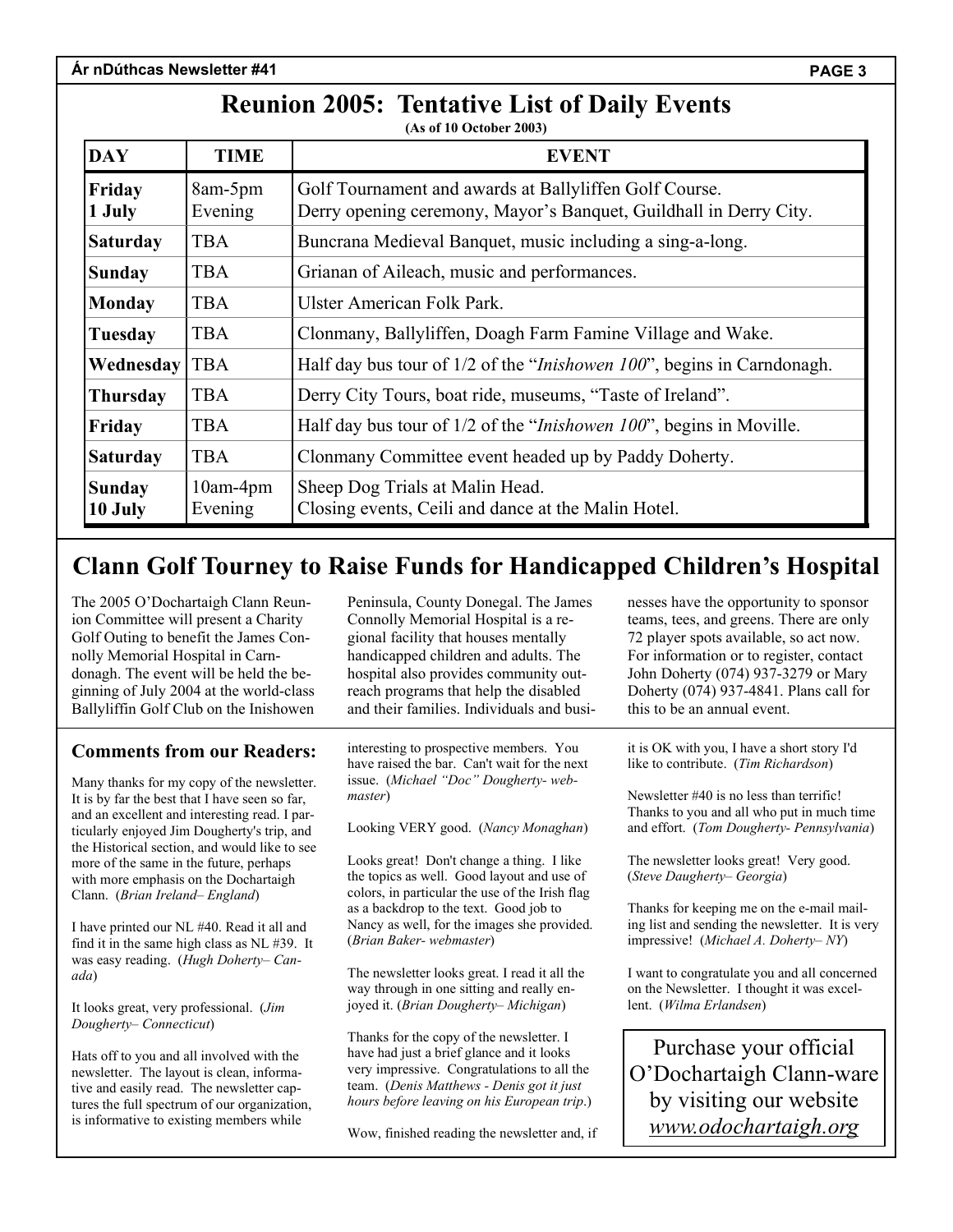# **Historical Section**

# **Caduceus Staff – Symbol of the Ancient Milesian Celts – distant ancestors to Clann O'Dochartaigh**

The bible has numerous references to "staffs" – the Staff of Moses being very notable. Anyone with knowledge of old Ireland knows that 6<sup>th</sup> Century monks recorded that one branch of the people who came to Ireland stated that centuries before, their ancestors - originally from the belly of Europe north of Greece, had been mercenary soldiers to the pharaohs of Egypt. (This hiring of foreigners as soldiers and policemen is in fact stated in Egyptian hieroglyphs and verified by independent historians.) Further, that while in Egypt, one particular ancestor – Gael, as a boy had been bitten by a snake and was cured by a holy man – namely Moses. The bite left a green mark and the boy was then called Gaelglas – the boy with a green mark. Moses is then said to prophesy that the boy's descendants would live in green land at the ends of the earth. Eventually, after some centuries, the Gaelians got to the green land – Ireland, under the leadership of Heremon, the son of their king, Mileadh (aka Mile and Milesius) then in Spain. While some (anti-Irish?) historians scoff at these stories. Gaelglas is considered the ancestor of the Gaels aka Scotics aka Milesians aka Celts aka Irish.

Hundreds of years before Christ, the High King of Ireland Ollav-Fola, called a national council. One of his directives was that each tribe or clan adopt a symbol to represent it, and its history. At the assembly, the Milesian Gaels reconfirmed as their symbol, the Staff of Moses with a snake (or snakes) wrapped about it as a tribute to their ancestor and to Moses (and the snake bite).

Heredotus, the Greek traveller, explorer and famed Historian circa 500 BC, wrote that the Celts in the west kept up a steady stream of messengers to their homeland, and to the Oracle at Delphi in Greece. Messengers carried a symbolic device to give them safe passage - the Caduceus Staff we assume. This, device in time also became a symbol of the Greek god Mercury – the messenger of their gods, the wings on the staff indicating a speeding messenger. (Note that doctors speed to give medical help and use the snake/staff symbol.)

Seventh Century accounts confirm that the Irish had long had forms of what is now called heraldry – or as some say Proto-Heraldry. By AD 1154, the Normans were plotting a move on Ireland as an empirical expansion. In AD 1169, they were in Ireland. In AD 1170, they borrowed a German word Hearaulde – meaning, "to announce." My research indicates they had adopted "heraldry" from Ireland via Scotland. On the medieval battlefields the heralds moved about medically helping

the wounded, and counting and identifying the dead. As a symbol of, and for safe passage between the warring factions, they carried the Caduceus Staff – now become a symbol of the heralds. With it, they were not harmed. Because the heralds gave medical assistance, this ancient Irish staff has become a universal symbol of the medical profession – two snakes wrapped about a staff, and for the World Health Organisation (WHO) a single snake around the staff – symbolic messengers of peace and health.

From the Milesian Celts, came in time the High King of Ireland, Niall Nine Hostage (Niall Niogillioch – assassinated AD 405) from whose son Conal Gulban of the Milesian Dynasty, all Doherty's the world over descend.

*Condensed from research by Thomas F. O'Doherty and his manuscript on ancient Irish facts , July 2003*

**Genealogy is where you confuse the dead and irritate the living. Only a genealogist regards a step backwards as progress.**

# **Why an Association**

# **Simply because….**

- -No one person can discover as much genealogy and family history as can a group.
- -No one can know or locate all the sources that contain information about their genealogy or family history.
- -The further removed a family is from its genealogy the further the members are removed from each other.
- -The extended, and very-extended family members have more to offer each other than anyone can measure.
- -No one should have to live without knowing their history and heritage.
- -A clear understanding of the past provides a clearer vision of the future.
- -The lessons from the past will apply in the future.
- -Change is not constant, nor does everything change. We are not altogether different than our fore-parents.

# **Clans of Ireland**

"The great old Irish houses, the proud old Irish names, Like stars upon the midnight, today their luster gleams, Gone are the great old houses-the proud old names are low That shed a glory o'er the land a thousand years ago.

"..... wheresoe'er a scion of those great old houses be, In the country of his fathers or the land across the sea, In city, or in hamlet, by the valley, on the hill,

The spirit of his brave old sires is watching o'er him still."

*(Clans of Ireland-Sullivan Brothers, 95 Abbey St., Dublin)*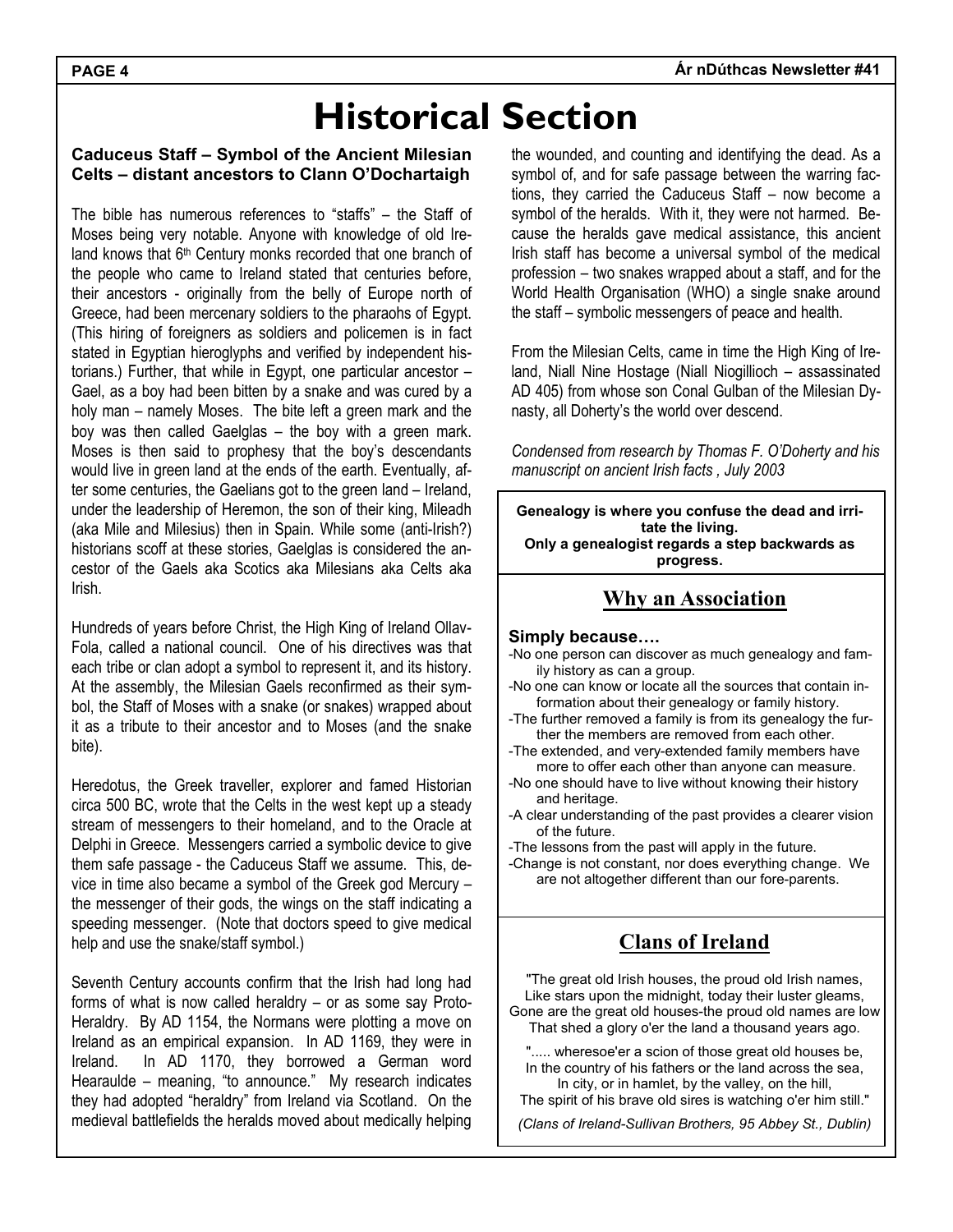## **A YANK IN IRELAND**

*Although our time be short among you, For even that much we give thanks. For to us, it is like coming home, Even though still you call us Yanks.* 

*For you see us in these summer days, Seeking sun today and warm tomorrows, But could you see within our hearts, You'd know we also share your sorrows.* 

*You see us mostly in our Yankee clothes, Wanting the best hotels to pamper us; The biggest car, with all new tires, And, of course, the every present cameras.* 

*What you might be tempted to forget, And perhaps sometimes we do, too, That underneath the clothes and all, We are Irish, just as you.* 

*For being Irish can never change, No matter what the outward signs. The Irish blood in Grandma's veins Flows warm and strong in mine.* 

*So while these for us are happy days, Please know we wish you happy, too. We've always know you are part of us, And we so much wish to be part of you.* 

> Tom Clifford Holliston (a McLaughlin/Doherty)

### *A full scale naval confrontation is just avoided off the Kerry coast.*

This is the transcript of the ACTUAL radio conversation of a British Naval Ship and the Irish, off the coast of Kerry, Oct 95. Radio conversation released by the Chief of Naval Operations October 2002:

**Irish**: Please divert your course 15 degrees to the South, to avoid a collision.

**British**: Recommend you divert your course 15 degrees to the North, to avoid a collision. **Irish**: Negative. You will have to divert your

course 15 degrees to the South to avoid a collision.

**British**: This is the captain of a British navy ship. I say again, divert your course.

**Irish**: Negative. I say again, you will have to divert your course.

**British**: This is the aircraft carrier HMS Invincible. The second largest ship in the British Atlantic fleet. We are accompanied by three destroyers, two missile cruisers, and numerous support vessels. I demand that you change your course, 15 degrees north, I say again, that is 15 degrees north, or counter-measures will be undertaken to ensure the safety of this ship.

**Irish**: We are a lighthouse. Your call.

# Musings from Denis Down Under

# *"Does Anyone Really Know what Time it is?"*

They say it's a small world! The speed and convenience of travel have been improved so much in my lifetime that it almost defies belief, but communication has undergone even greater changes. The Internet has become generally available in the lifetime of my grandchildren while I grew up in a household that had no telephone. Then, this was not uncommon: If we wanted to make a phone call, we could walk to the public phone. Who would you ring when so few of your friends and relatives had telephones?

If you really wanted fast communication, you went to the nearest post office and lodged a telegram, which was duly delivered by a boy riding a bicycle.

In those distant days when I was a boy, the idea of different time zones was little more than an intriguing notion. Now it is much more relevant. If I wish to ring a friend in a different part of the world, I have to consider the difference in time zones. Otherwise, I could easily annoy my distant friend. Who would like to be wakened in the middle of the night by a phone call from someone who has ignored (or miscalculated) the difference between his time and yours? The great advantage of using e-mail is that you do not have to catch your correspondent at a time when he is available to speak to you. It does not really matter what time zone he lives in!

Our phone book includes information on the different time zones. It even reminds us to allow for Daylight Saving during our summer, but it fails to indicate those countries that also advance their clocks by an hour during their summer, much less does it indicate when this adjustment is made. Fortunately for us, the change is normally made on the same date in the Northern and Southern Hemispheres. We, in the eastern states of Australia, are told that we are ten hours ahead of London time but, in fact, we are only

nine hours ahead in our winter and in our summer, some of us are eleven hours ahead.

Time differences are normally affected by east-west changes in location, but here it is due to the fact that different states have different views on Daylight Saving. Queensland does not adopt the time change in summer; although the bulk of the population in that state lives in the south of their territory, they are still in the sub tropics and the daylight hours are less affected by the seasons. Tasmania is very much further south so one wonders why Tasmania advances its clocks on the first of October, while Victoria and New South Wales make the change on the last Sunday in October. Thus, when I listen to a radio service during these few weeks, I might hear the time signal with the announcement, "It is 8 am (an hour later if you are listening in Tasmania)". That situation ceases at the end of October, but if I am making the short trip to Brisbane in summer, I can hear a music program as I leave home then about an hour later, when I move into the broadcast area for the station further north, I can hear the same program repeated. It is quite different on the trip home.

But Australians are not the only people with crazy time zones. I walked the Camino de Santiago de Compostela in May this year. It was my first visit to Spain and it took me some time to adjust to their daylight hours. Spain is west of Greenwich, yet it moves its time an hour ahead to keep the same time as its European neighbours. In addition, they were in Daylight Saving when we arrived so I found it strange that we would be groping round in the dark at 7 am, yet we would be trying to get to sleep at the end of our day in broad daylight. Is it any wonder that the Spanish keep such late hours by our standards?

### Cheers

Denis from Down Under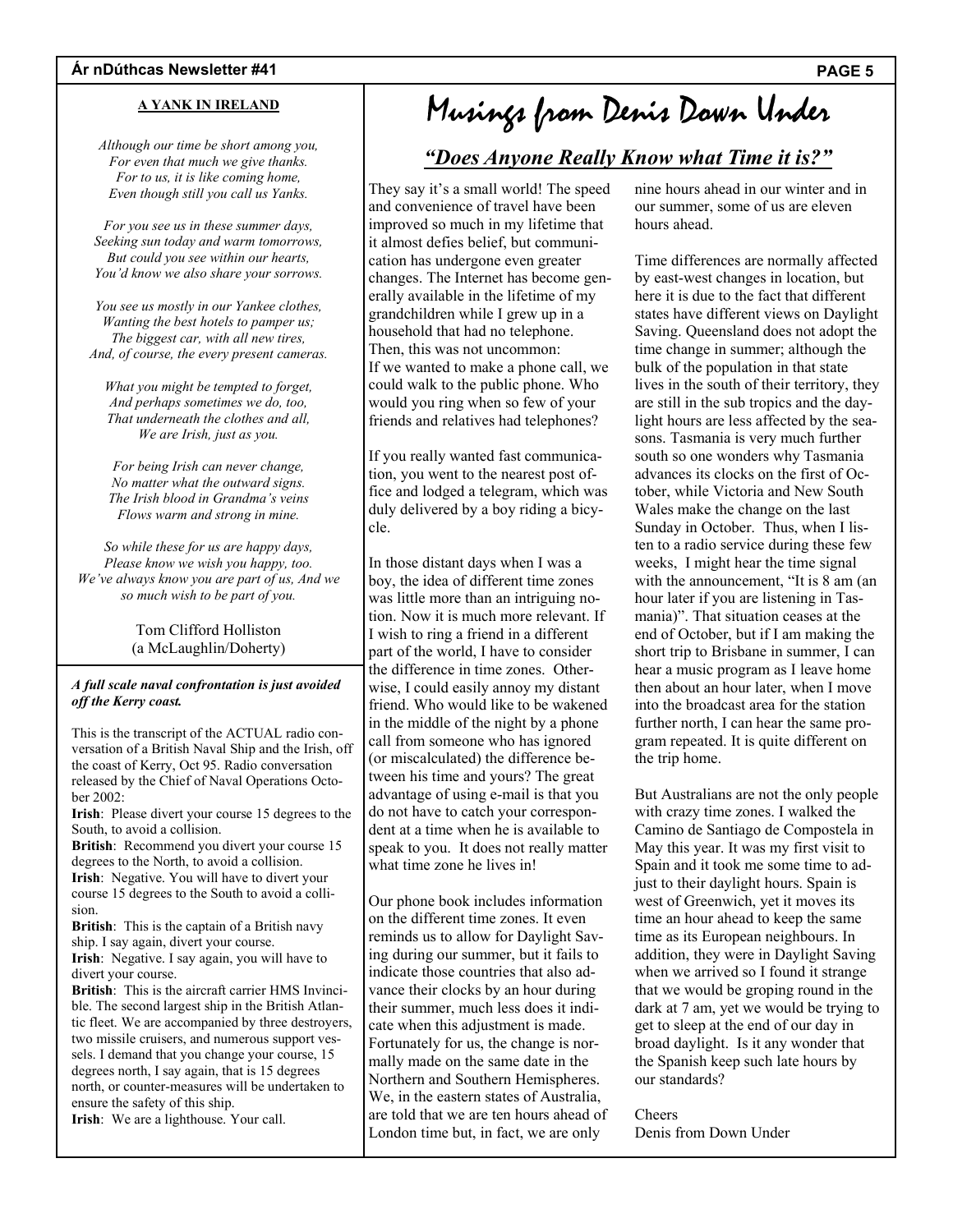## **PAGE 6**



**CAHIR O'DOHERTY** has played with some of the top names in the music scene: The Everly Brothers, Tom Jones, Fleetwood Mac, Englebert Humperdinck, the Rolling Stones, Ben E, King, Van Morrison- and that was in his home land of Ireland.

He started out as a rock and blues singer in Ireland and soared to success there. He has had many number one records and was the star of the Rice Webber musical "Jesus Christ Superstar" and "Joseph and His Amazing Technicolor Dreamcoat".

All this time Cahir developed a great love for the music of his own land. He now sings Bawdy Irish Drinking songs - filled with fun and humor, the tender love songs from the rushy glens and hills of Ireland, and the songs of pathos, rebellions and uprisings.

## **Ár nDúthcas Newsletter #41**

*Starting out with a group of his friends, he was a Beetle enthusiast from Ballymena, north of Belfast. Moving to Dublin he quickly became a national sensation. In the 1970's O'Doherty began performing in the Irish production of the Broadway plays "Joseph and his Amazing Technicolor Dreamcoat", and "Jesus Christ Superstar". It was during this time that he slowly began to appreciate native Irish folk music and jumped at the chance in 1980 to perform his native music in the United States where he now lives.* 

*Doherty now travels across the United States performing only Irish folk music. He admits that playing Irish folk music in America is unusual, considering he became successful playing American blues and rock & roll in Ireland, but he wouldn't switch back to perform rock music for all the gold in Ireland.* 

*Website: www.cahirodoherty.com*

# **Composer Michael Daugherty**

To say that a composer's style is unique merely states what should be true of every composer. Yet, when confronted with Michael Daugherty's music one feels compelled to make this claim.

Enzo Restagno, Artistic Director of Settembre Musica in Torino, Italy has written: "To observe The American landscape in Michael Daugherty's company is an unforgettable experience which I had during a long nocturnal walk through the streets of New York... Like the energy that radiates from the icons housed in our European museums and art galleries, Michael Daugherty's music successfully releases the poetic power of American icons." It is in part this fascination with the vernacular that sets Daugherty's music apart. By using sophisticated compositional techniques to develop his melodic motifs combined with complex polyrhythmic layers, he has created a style that is bursting with energy and truly unique.

Daugherty's connection to the pop world infuses his work at every level. The inspiration for much of his music comes from the icons of American pop culture. He

Need help with your genealogy research? Email Patrick Dougherty at dochartaigh@eircom.net for more information. (Fee based.)

acknowledges his debt to pop culture, saying, "For me icons serve as a way to have an emotional reason to compose a new work. I get ideas for my compositions by browsing through second-hand bookstores, antique shops, and small towns that I find driving on the back roads of America. The icon can be an old postcard, magazine, photograph, knick-knack, matchbook, piece of furniture or roadmap. Like Ives and Mahler, I use icons in my music to provide the listener and performer with a layer of reference." However, one does need the reference of the icon to appreciate my music.

Michael Daugherty is one of the most performed and commissioned American composers of his generation. He has created a niche in the music world that is uniquely his own, composing concert music inspired by contemporary American popular culture. Daugherty came to international attention when his Metropolis Symphony (1988-93), a tribute to the Superman comics, was performed in 1995 at Carnegie Hall by conductor David Zinman and the Baltimore Symphony Orchestra, and subsequently recorded for Argo/Decca. Daugherty's chamber music is widely performed as well, and has been recorded for Argo/ Decca on the CD American Icons. Daugherty has also composed numerous works for wind ensemble.

Born in 1954 in Cedar Rapids, Iowa,

Daugherty is the son of a dance-band drummer and the oldest of five brothers, all professional musicians. He studied music composition at North Texas State University (1972-76) and Manhattan School of Music (1976-78), and computer music at Pierre Boulez's IRCAM in Paris (1979-80). Daugherty received his doctorate from Yale University in 1986. After teaching music composition for several years at the Oberlin Conservatory of Music, Daugherty joined the School of Music at the University of Michigan (Ann Arbor) in 1991, where he is currently Professor of Composition. In 1999, he began a four-year tenure as composer-in-residence with the Detroit Symphony Orchestra. Daugherty has received numerous

awards for his music, including the Stoeger Prize from Lincoln Center, recognition from the American Academy and Institute of Arts and Letters, and fellowships from the Guggenheim Foundation and National Endowment for the Arts.

## **Family History: a quilt work of lives.**

"To attain excellence, you must care more than others think is wise, risk more than others think is safe, dream more than others think is practical." -*F.Rhodes*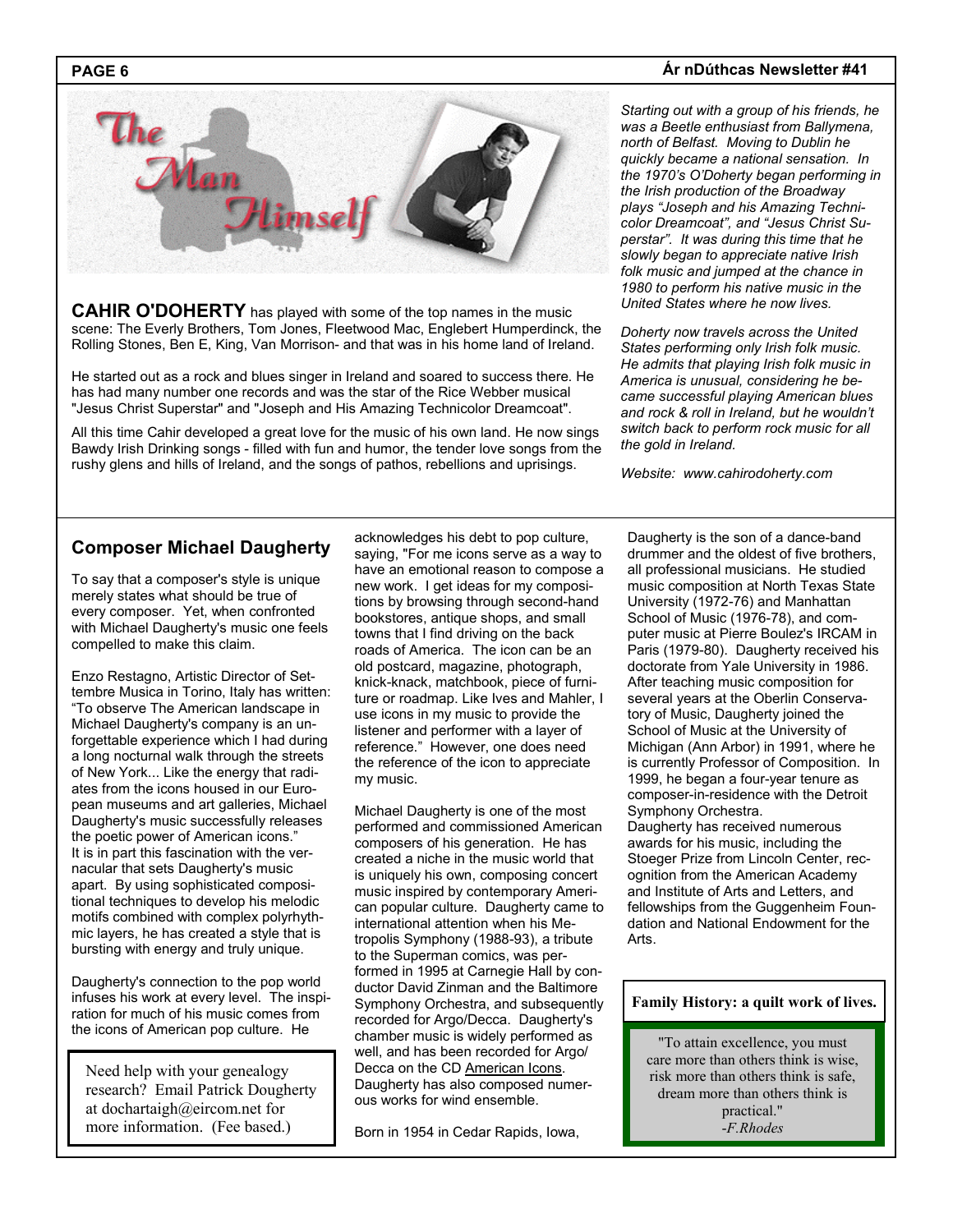# *The Children*

*In the churches we sing of peace on earth, Extolling each man's dignity and worth. What does this mean to the daughters and the sons, As they play in the shadow of the guns? What can they dream of, growing in a land Forever touched by hatred's ugly hand?* 

*The night must surely know their painful cries. The sorrow is reflected in their eyes: Innocent children on the evening news, Learning so young to share their parents' views. We have to believe; there must be a way To help them see the dawn of a new day.* 

*Giving of ourselves, take them one by one; Teach them to walk in the light of the sun. When their time comes, perhaps they will be strong, Stand up straight, and right that which we did wrong. Then some day they may sing of peace on earth, Respecting each man's dignity and worth.* 

### *© 1989, Denise (Dougherty) Abelson All rights reserved.*

*Emily Teachout (azolla1@juno.com) writes: I am a new member and am seeking information on my great-grandmother, Mary Ellen Daugherty (or Doherty) born in Ireland in 1872. She supposedly immigrated to the U.S. when she was about 8 years old, perhaps with her brother, Thomas Daugherty, Jr. She married John Gorman and lived in Youngstown, Ohio. Documents at the church in Youngstown report her father's name as Thomas Daugherty (Sr.) and her mother's name as Marg Deram. They apparently stayed in Ireland. My primary goal is to find out where in Ireland they lived, as I would like to visit. Have any O'Dochartaigh members in Ohio or western Pennsylvania ever heard of them? Any help would be much appreciated!!* 

*I have been trying to connect families since the 60's but have not had a lot of luck. Nathan Hale Daugherty was born in Tennessee about 1841. He died in 1893 and is buried at Illinois Bend,Texas. He married Martha E. Robertson In Navarro County at Dawson Texas. She was born about 1854 in Tennessee and died in, or about, 1881 in Dawson. I have never found her grave and have been there several times. Any help would be greatly appreciated. My dad Ambrose Powell Daugherty was an only child to the couple and he remarried and had four more children. Thanks again. Louise Sears* 

"People will not look forward to posterity who never look backward to their ancestors." *-Edmund Burke* 

# **Tribute to Denise Dougherty Abelson:**

It is with great sadness that I must advise the Clann Association of the untimely death of my wonderful wife of 29 years, Denise Dougherty Abelson, at age t is with great sadness that I must advise the Clann Association of the untimely death of my wonderful wife of 54, on February 4, 2002, of esophageal cancer. In addition to myself, Denise is survived by our wonderful daughter, Samantha (1998 graduate of Williams College, 1999 Masters Degree from Univ. of Penn. and currently a 9th grade teacher of world culture). Denise is also survived by her brother, Dennis J. Dougherty, Area Manager, Social Security Admin., New York City.

 Denise accompanied Samantha and me to the Clann Reunions in 1985 and 1995. She was the Grand Prize Winner (over 1,000 entrants from 28 states) in the worldwide poetry contest

sponsored by The Irish Voice newspaper (New York City) in 1990.

Denise had a vast library of books on Irish and Irish-American history, culture, music, and poetry, and loved Irish-related novels, especially Seamus Heaney and Frank McCourt. (She fondly remembered several meetings with McCourt over the years.)

Denise's creativity was boundless. She served as President of the Belle Terre Lady's Garden Club and regularly won blue ribbons in plant arrangement at the Suwasset Garden Club, in Port Jefferson. She was also a gourmet chef who was the Grand Prize Winner in a cooking contest sponsored by Jameson's Irish Whisky, the Fitzpatrick Hotel, N.Y. City, and The Irish Voice, in 1994. The Abelson household enjoyed a different international dinner every night. Denise surprised us, from her diverse library, with wonderful food from every corner of the world.

Denise also invested her energies in community service – as President (on several occasions) of the North Shore Republican Club - and was elected to the Suffolk County Committee. Until her death, Denise was the unsalaried Youth Program Commissioner of the Incorporated Village of Belle Terre, in Suffolk County, NY, where we made our home since 1973. In that capacity, she ran a program every summer at Belle Terre Beach, where over 130 children, ages 5 to 15, learned swimming, boating and arts and crafts, and

> earned their American Red Cross certificates.

A standing room only crowd of over 550 people attended Denise's funeral in Stony

Brook, NY. A police escort and a bagpiper from the Suf-

folk County Police Department Emerald Society played "Amazing Grace" and various Irish tunes outside the temple as people entered and left the service. Eulogies were delivered in English and Gaelic, and I read her award-winning poem and another that had been read by her on Memorial Day at the 100th birthday of Congressman Hamilton Fish. On Saturday, April 26, 2003 (which would have been her 56th birthday), a monument was erected to honor her memory and service to the community, in the form of a bronze plaque on a 1900 pound Long Island boulder at the Belle Terre beach, facing her beloved Long Island Sound and our beach. Over 60 people showed up in a pouring rain (making it just like Ireland!) for the dedication, with brief speeches by our New York State Senator, our village Mayor, Beach Commissioner, Samantha, and I.

*By Neil Abelson*

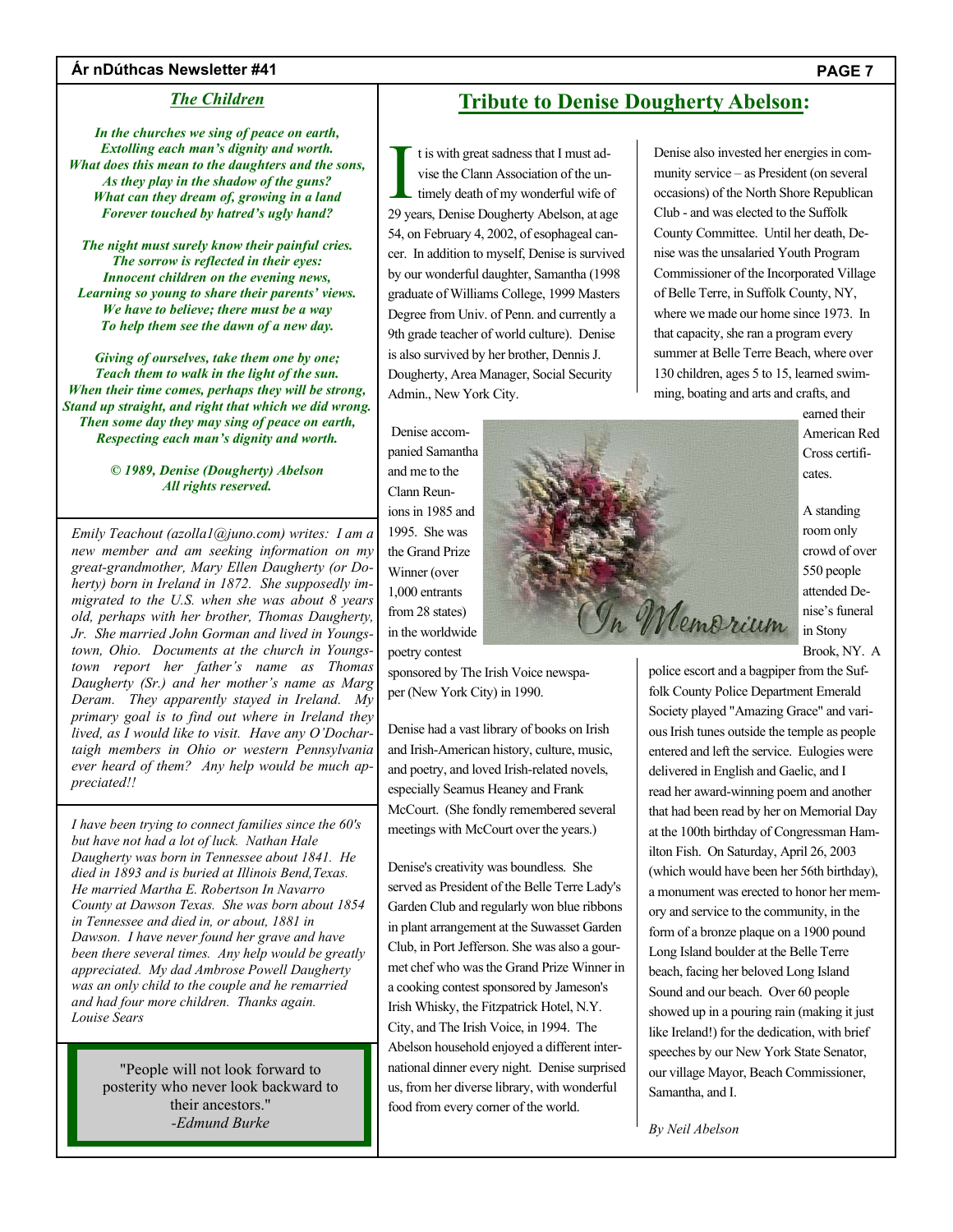## **PAGE 8**

# **ADVENTURES IN IRELAND - JANUARY 2003 - PART II**

**Written by clan member Donna Hart, an 11th generation American Daugherty. Donna has taught in Greenville College, Greenville, Illinois for the last 14 years. Whenever she can, Donna teaches courses in Irish literature and last year the class went to Ireland! This is her story from that trip. Part I is in newsletter #40. Find it at** *www.odochartaigh.org.*

We did finally make it to Bunratty, and we toured the many display buildings of the Folk Park, from the "big house" to the Co. Mayo byre cottage, in which a gutter running down the middle of the hut carried away the urine from the milk cows who shared the house with the people. The site also featured a reconstructed town street, where bakers, doctors, drapers, potters and grocers had shops. All of these are open during the summer tourist season, but not in January. Fortunately, Mac's Tavern was open and provided our lunch. The highlight, of course, was the  $15<sup>th</sup>$  century, 4-level castle itself, with its 6-story towers. It is perhaps the best preserved of the medieval castles that have not been turned into luxury hotels. It was our good fortune that we happened to latch on to a little man in a green jacket who did the tours during busier seasons, and he was happy to benefit us with his gift of gab. He told us the history of the castle, the history of the area, and even talked current politics with us for a time. He told us that, had we been at Bunratty a week earlier, we'd have seen over a hundred tractors blocking the highway out front, as farmers from all over Ireland made their way to Dublin to protest low farm prices to the Dáil Éireann (Doyle AIR un), the Irish Parliament. Unfortunately, neither the medieval banquet nor the ceili were scheduled for that night, but we did have absolutely the best mashed potatoes in the whole world at Durty Nelly's, the pub next door.

We drove into the very busy city center of Limerick that night and stayed in a Jury's Inn. By the way, we had intended to just find bed and breakfasts as we traveled each night, but we found the hotels so cheap in this season that we stayed in them throughout the trip.

Our main destination on the fourth day of the trip was Blarney Castle. But not far south of Limerick, we stopped at Lough Gur (LUCK er) first. Not only was this a beautiful lake and low mountain area, where ancient stone circles and settlements have been uncovered, but there was also another crannog and square defensive keep. For those of us who braved the muddy, steep, 20-minute climb to the top of the hill, we were rewarded, in that

clear, crisp air, with the sight and sound of a half dozen swans on the lake, flapping their wings (William Butler Yeats described it as "bell-beating"), calling out to each other, and rising into the cloudless cerulean sky. At that wonderful moment, we were glad that we had read the story of the Children of Lir and Yeats's "Wild Swans at Coole." Just down the road, we stopped at a large stone circle, which the sign said predated the Egyptian pyramids. In a moment typical of Ireland, it started lightly misting rain, even while the sun shone down on us. So off we went down the highway.

At Blarney, half the group bee-lined toward the Mills Shop and never even got to the Castle. I was sorry to find out that the woolen mill itself no longer operates on the top floor, so we had no chance to see the actual making of those beautiful sweaters. I'm glad I have pictures from earlier trips. For those of us who did go to the  $13<sup>th</sup>$  century castle and climb those dizzyingly narrow stone circular steps, we found ourselves entirely alone in the ruin, except for the man on the top who would help my students kiss the stone. Having heard the stories about the Irish "pissing" on the stone (and doing worse things), I elected not to kiss it. But while

the kids were climbing here and there all over the ruin, I asked the gentleman lots of questions.

He told me (was this all just "blarney"?) that the

Blarney Stone was originally part of the Wailing Wall of the temple in Jerusalem. It was brought back to Britain during the Crusades and ended up in Scotland as the Stone of Scone, the stone upon which Scots kings were crowned. In 1314, Robert the Bruce, King of Scotland (of *Braveheart* fame), cut it in half and gave the other part to his brother Edward, who had been asked to become Ireland's king. Edward died shortly afterward, but the stone remained in Ireland. Its fame, of course, comes from Queen Elizabeth's remark that Cormac McCarthy, lord of the castle, was constantly equivocating

rather than truly pledging her his loyalty. Overnight in Cork.

The next day, we set off for the Rock of Cashel—an hour's drive or more to the north of Cork. This magnificent complex of buildings, rising up out of a high promontory, can be seen for miles around. It was the seat of kings as early as the  $4<sup>th</sup>$ century, the place where Brian Ború was crowned in the  $10<sup>th</sup>$  century, and was turned over to the Church in the  $12<sup>th</sup>$  century. The day we were there was another bitterly cold and windy day, but the weather seemed to fit the graveyard with all its tall, Celtic crosses and the stark, gray ruins rising higher and higher over our heads. Cormac's Chapel had been repaired since I'd been there last, and, in cleaning some of the stonework in its ceiling, workers had discovered the remains of beautiful frescoes. I also pointed out the motif of human heads everywhere in the chapel and reminded my students that the Celts believed that the soul resided in the head. The pagan Celts had severed their enemies' heads and worn them on their belts; the Christian Celts had placed heads over the doors and arches of their churches, to show that God now owned their souls.

Leaving Cashel, we had a long, long

drive to Dublin, and, wouldn't you know, we arrived during Thursday night rush hour traffic. Stores stay open until 8 rather than 6 on Thursday night, so EVERYONE was in town. We drove into the city in bumper-to-bumper,

multi-lane traffic. With the "luck o' the Irish," we only took one wrong turn, but were able to get both those 9-passenger vans turned around fairly easily, and arrived at our Jury's Christ Church Inn right across the street from the Cathedral and right in the old part of the city center. Whew, made it!

Everyone was on their own that night, so some immediately took off for the Temple Bar nightclub area, just 3 or 4 blocks from our hotel; some found a 50'sstyle burger and fries place named Eddie Rocket's just down the street; some got in an hour or so of shopping; some went to

*Its fame comes from Queen Elizabeth's remark that Cormac McCarthy, lord of the castle, was constantly equivocating rather than truly pledging her his loyalty.*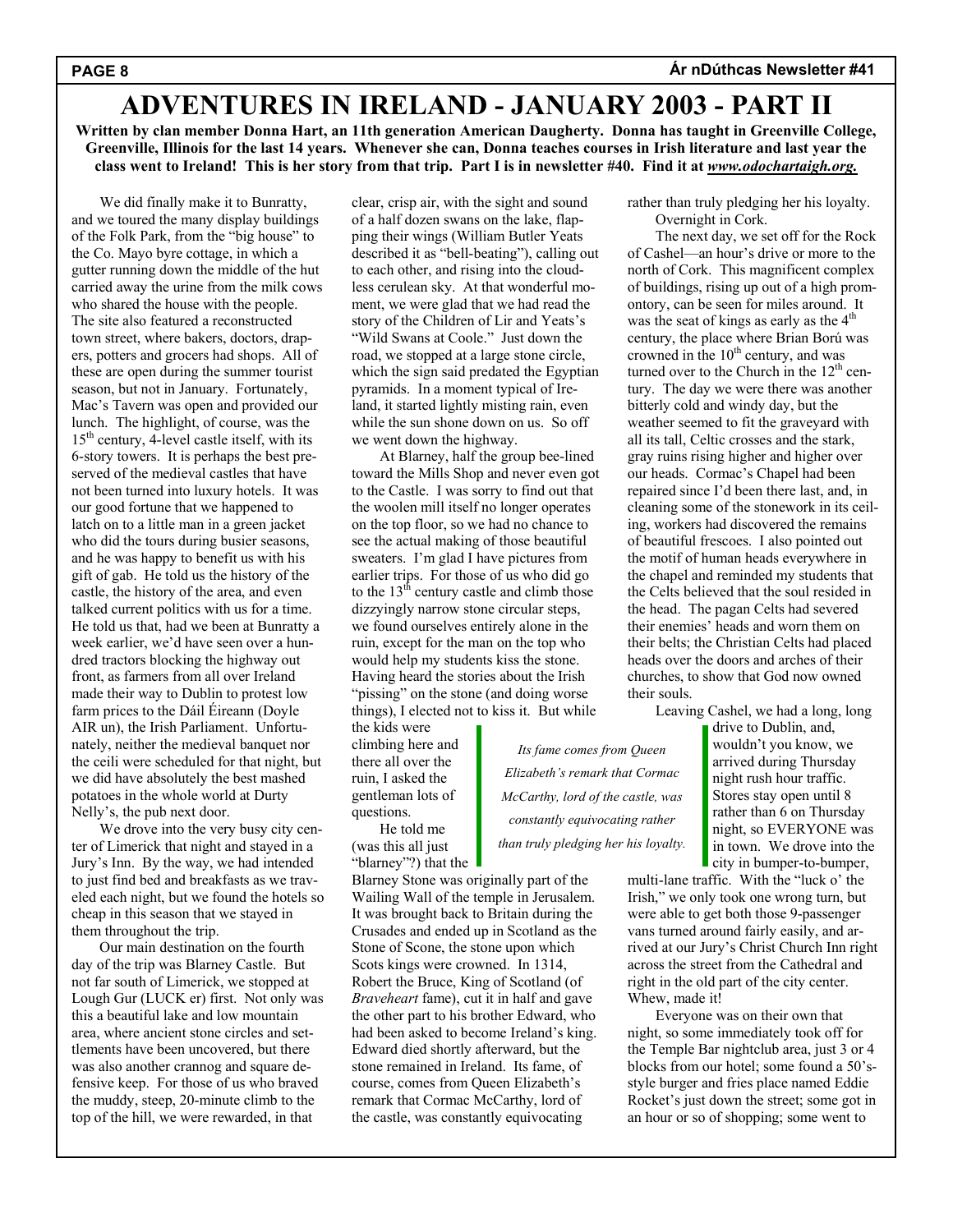# **Adventures in Ireland (cont.)**

### *(Continued from page 8)*

see "Gangs of New York," which we had seen advertised on literally every third billboard all over the country; some just ordered out for pizza (Irish pizza is definitely different than American pizza!) and turned in early. Despite weather forecasts for rain the entire four days we were in Dublin, we "lucked out" and instead had sunshine and mild temperatures the whole time.

The next morning we did the "serious, academic" touring. Because our hotel was so centrally located, we could walk to Trinity College and the Old (Long) Library, both dating from the 1590's, where the  $9<sup>th</sup>$  century Book of Kells is housed. Not only did we see the beautiful blues, reds, greens, and golds of pages of the Kells manuscript itself, but we also saw several other illuminated manuscripts from the time that the Irish saved so many important Biblical and non-Biblical texts. The tour, which combined audio and visual displays, showed us both how the monks prepared their writing materials--paper, skin, colored inks, quills, etc. and how the early pages were sewn together, glued, and bound into books.

Putting lunch off for a couple of hours, we then walked just a couple of blocks to the National Museum. Entering through the blue, white, and gold rotunda, we walked from room to room, perusing displays of mainly historical significance. We saw the Lurgan bog boat, dating probably 2500 BC and made all out of one huge log; I'd say it was between 150 and 200 feet long. We saw ancient bodies preserved in and taken from the bogs. We saw, too, highly decorated bishops' crosiers and more silver chalices

and gold torques and lunula than must be stored in Fort Knox. The students' favorite rooms, though, were those that featured Irish Revolutionary history. Not only did we see white plaster death masks of famous Easter Uprising participants, but we also saw uniforms and weaponry of key people like Michael Collins (what a big guy!) and Eamon de Valera. What was interesting to me, as well, were the pictures of women like Maud Gonne and Countess Markievicz, participants in the 1916 uprising and the later civil war, some of those women with automatic weapons in their hands.

By this time it was mid-afternoon, and we hurried back through the Grafton Street shopping district to our hotel, so that we'd have time to eat, rest, and get ready for an evening at the Abbey Theatre. With just a little difficulty, we figured out that we needed to take Bus 123 to O'Connell Street, and it was good that we did, because it was on the north side of the Liffey and a bit too far to walk from our hotel. We got off the bus beneath the huge Spire of Dublin that would be finished on the day we left Ireland. The 400-foot tall needle has generated considerable controversy. Its lovers call it the Millennium Needle and say it represents the rising fortunes and hopes of Ireland. Haters say that it's symbolic: A needle in a district where so many drug addicts live.

The Abbey Theatre was opened in 1904, under the support of Lady Augusta Gregory, William Butler Yeats, John Millington Synge, and others who had devoted themselves to the Irish Renaissance. Destroyed by fire in 1951, the 650-seat theatre was rebuilt and reopened in 1966. It continues the tradition of performing primarily Irish plays. We saw a poignant production of Sean O'Casey's "The Plough and the Stars," a play that takes

place during the 1916 Uprising. Strong performances had us in tears at times. The play reminded me of Yeats' "Cathleen ni Houlihan," and Edna O'Brien's *House of Splendid Isolation*, in that, despite a woman's pleadings that her lover remain with her, he will always be drawn away by his love of his other mistress, Ireland. That fact is both the glory and the despair of Ireland.

We got out of town early the next morning, driving an hour or so north of Dublin to the prehistoric passage tomb known as Newgrange. It was there that we hit cold rain again. The visitors' center allowed us to catch some lunch and get some preparatory information about the building of the great passage tomb in several stages over several centuries. We were told that it is probably about 5000 years old. We missed the winter solstice, so didn't see the entire passage length lighted up by the sun. But after 15 of us slithered our way down the long, twisted, cross-shaped passage and the leader turned out all the lights, that was the darkest dark I have ever experienced! One ironic thing we found out was that, when the prehistoric people built this edifice, the vaulted ceiling, made entirely of stones corbelled and without mortar, carried all the rain away to the edges of the mound. It never leaked at all. But since the monument has been taken apart and reconstructed in modern times, it now leaks. So much for modern technology!

### *Conclusion in our next newsletter.*

*If you did not get a copy of newsletter #40 for the beginning segment of this story, you may download it from our website shown on the front cover.* 

# **A Son Honors One of Our Most Beloved Members**

Just about a year ago, I lost one of my best friends. He was a man I was proud of and one that the O' Dochartaigh Clann Association was proud to call their own. He was my father, Myron Daugherty, who succumbed to the atrocities of metastatic cancer last November.

I still remember when I first heard about his first trip to Ireland and his discovery of the O'Dochartaigh Clann Headquarters on Inch Island. He enjoyed the folks there immensely, especially Pat and John. So much so that he returned there several times and volunteered his time and talent to Clan interests. He stimulated my interest in the Clan and in Ireland, as well as my sister Sherry's. I was privileged to go to Ireland with my

Dad during both the 1995 reunion and 2000 reunion. It was really special to witness the honor bestowed on him at the 2000 reunion. It was one of the major highlights of his life. I hope we, as a family association, continue to honor special members in that manner.

Dad didn't have much formal education, but was well read. One of my childhood memories of him was seeing him in his recliner with his Bible, commentaries and other references piled around while he studiously read and dug into the knowledge offered there. One time a visitor, who marveled at his knowledge, proceeded to ask him at which theological seminary he had studied.

True to character, dad always encouraged his children to value education and strive for excellence. Dad was also a man of integrity. I cannot remember him ever bending the

truth, or when he was ever less than completely honest and forthright in his business and personal dealings. Plus, he never hesitated to take a stand for what he believed.

Dad was also a veteran of the Navy and served in WWII. In tribute, his wife "Liz" received a flag from the Veteran's Administration. She passed it on to our city administration who will fly it on a city flagpole upon a cross bearing his name every Veteran's Day and Memorial Day. This is the way our town honors their dead heroes.

It is sad for me to announce to the Association that my Dad is now gone, but fortunately his legacy will remain to bless those of us who follow..

Steve Daugherty Ringgold, GA, USA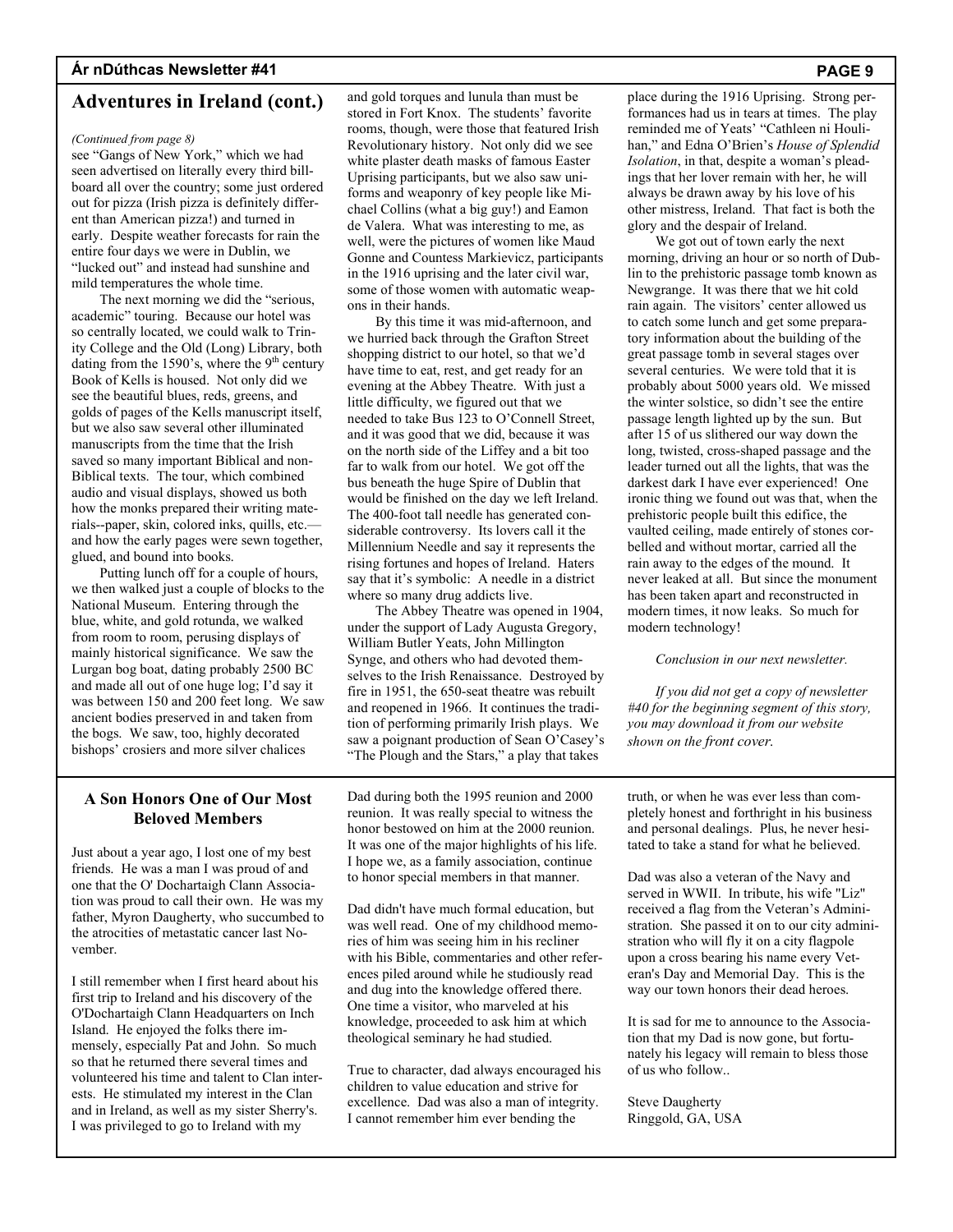# **Genealogy and the Internet**

**A Guide to Useful Sites (from the Library of Michigan)**

Web sites in this "webliography" were selected because of the quality of the information and the stability of the sites. This guide aims to help you focus on key web sites, plan search strategies and save time as you search the Internet for valuable genealogy information.

# **Research Suggestions:**

·Ask your local genealogy society or library for information about using the Internet for genealogical research. Many have developed useful guides for Internet searching. However, remember that almost anyone can create a homepage on the Internet with genealogical content. Be critical of genealogical information taken from an Internet source; can you prove it by using other resources, too?

·"Surfing the Net" may not be the best use of your limited research time. Don't forget about traditional paper, microfiche and microform formats. If you are going to use the Internet, bookmark useful sites so you can easily find them again. Use URLs whenever possible because keyword searching can result in thousands of hits making it difficult to find the right one.

# **GENERAL GENEALOGY**

Ancestry, Inc. *www.ancestry.com* contains thousands of genealogy databases. The Social Security Death Index (SSDI) is available free of charge. The Library of Michigan offers access to the subscription databases for patrons to use at the Library.

Cyndi's List *www.CyndisList.com* A comprehensive collection of Internet genealogy resources that provides an excellent starting point.

Genealogy Homepage *www.genhomepage.com* A good collection of information for the genealogist, as well as information about the ROOTS-L discussion list.

Genealogy Toolbox *http://www.genealogytoolbox.com* Searchable query database, the Journal of Online Genealogy, and a list of genealogy links.

## USGen Web Project *www.usgenweb.com/index.html*

Grassroots project to collect genealogical information online for each county in the U.S.. Each state has a page listing types of records available.

# **EDUCATION and SOFTWARE**

Board for Certification of Genealogists *www.bcgcertification.org/* Information about becoming a certified genealogist.

Family Tree Maker Online *www.familytreemaker.com* Offers several online genealogy classes, as well as information about its software products.

Genealogy Software *SpringBoard www.gensoftsb.com* Offers product information, user reviews and software update information to assist in buying genealogy software.

(The genealogy software used by our Clan's genealogical center can be downloaded for free at *www.legacyfamilytree.com*)

Family Search: *www.familysearch.org*

GENDEX-WWW Genealogical Index: *www.gendex.com/gendex* 

**PAGE 10 Ár nDúthcas Newsletter #41**

Index to family records submitted by individual researchers.

Rootsweb Genealogical Data Cooperative *www.rootsweb.*com Home of the ROOTS-L genealogy listserv and the Roots Surname List.

Your family: *http://yourfamily.com/family.cgi* A listing of web sites for individual surnames.

# **IMMIGRATION and NATURALIZATION**

Genealogy Exchange and Surname Registry: Emigrant Savings Bank *www.genexchange.org/esb/index.cfm* An online database indexing the records of the New York Emigrant Savings Bank.

Genealogy Resources on the Internet: Passenger Lists; Ships; Ship Museums *www.personal.umich.edu/~cgaunt/pass.html* A bibliography of Internet sites that relate to passenger lists.

GENUKI *www.genuki.org.uk* Large collection of genealogical information about the British Isles.

Immigration: The Living Mosaic of People, Culture and Hope *http://library.thinkquest.org/20619/index.html* History of immigration to the U.S. arranged by ethnic group.

Immigration and Naturalization Service: History, Genealogy, and Education *www.ins.usdoj.gov/graphics/aboutins/history/ index.htm* Information about the INS Historical Reference Library collection and services.

### **NATIONAL ASSOCIATIONS and ORGANIZATIONS** Federation of Genealogical Societies *http://fgs.org*

Genealogy Libraries on the Web *www.genealogy.org/ ~holdiman/LSG/libraries.html* Links to libraries worldwide with genealogy collections.

Michigan Genealogical Council *www.geocities.com/Heartland/ Meadows/2192/* An organization composed of two delegates from each member society. Site offers council news, events, membership information, lists of members and publications.

National Archives and Records Administration Genealogy Page *www.archives.gov/research\_room/genealogy/index.html* Lists records available at the National Archives, and discusses how to access and interpret them.

New England Historic Genealogical Society (NEHGS) *www. nehgs.org* The homepage of one of the nation's largest genealogical organizations.

## **VITAL RECORDS**

Michigan Vital Records Public Records Databases *www. searchsystems.net/* Nearly 2,000 free searchable public record databases, including national, state, regional, and Canadian. Also includes some fee-based databases.

Seekers of the Lost *www.seeklost.com/*

This site calls itself "the largest adoption registry on the Internet."

Vital Records Information United States *www.vitalrec.com* Contains information about where to obtain vital records throughout the U.S.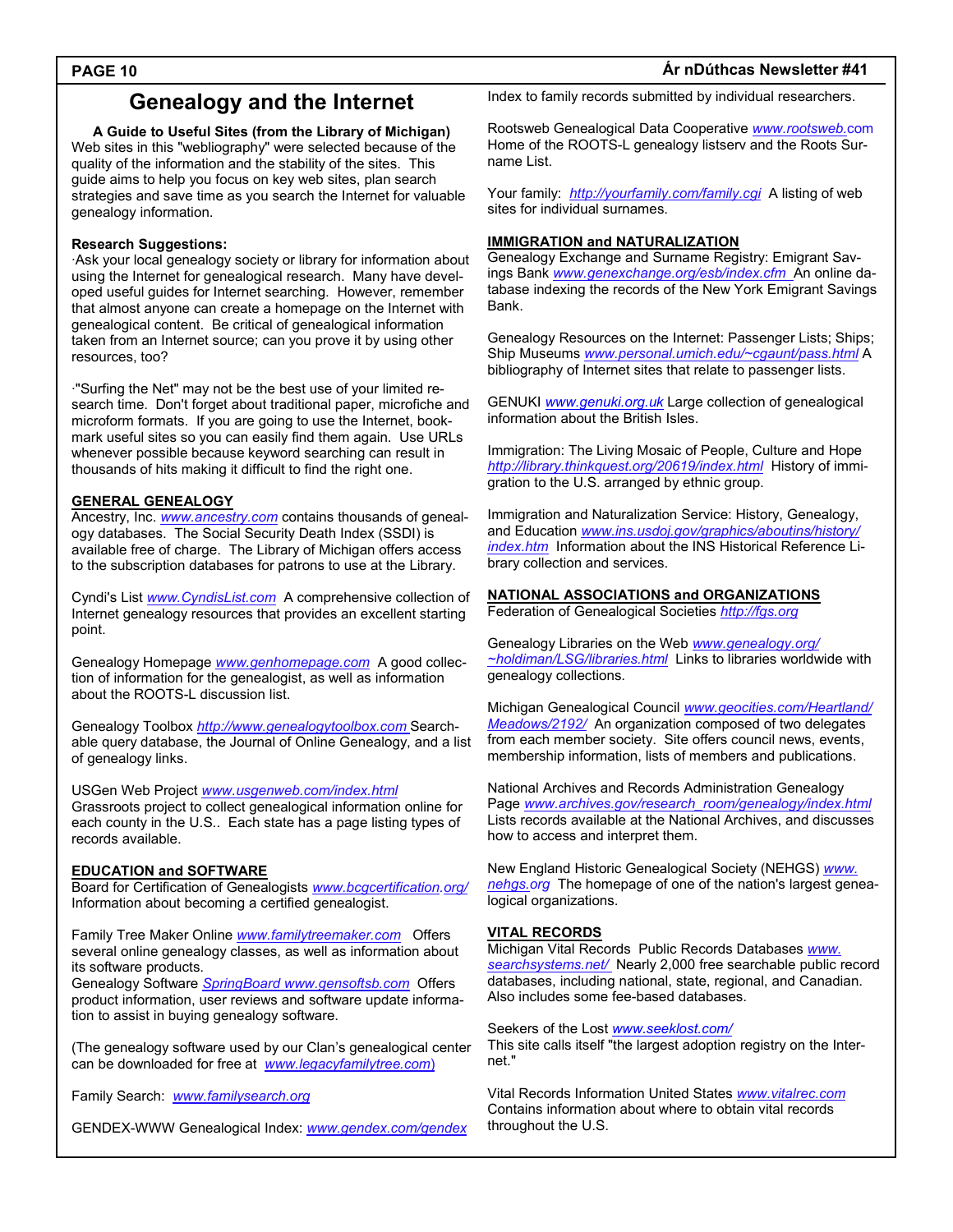# **Amy O'Doherty**

# **Promise of City Life**

To Amy O'Doherty, in her first job and apartment, Manhattan's streets emanated excitement, promise of new friends, smart conversations over steaks at Morton's and of unlimited success. What Geraldine Davie, her mother, called "the largeness of life."

Ms. O'Doherty, 23, loved her job as a broker's assistant at Cantor Fitzgerald. "Financing, trading,

bonds," said Liz Gallello, a childhood friend. "She wanted to take  $it$  – the career, the city woman lifestyle – as far as it could go."

She was delighted with her five-story walkup. "It was so small", said Ms. Davie, "that Lilliputians should live in it." She filled it

with dozens of framed photos of friends from Pelham, N.Y., where she grew up, and from camp, college and work.

"She was soaking up that great New York style," said Ms. Davie. "Picking up that New York language, she didn't know it, but she was living her bliss."

Profile published in THE NEW YORK TIMES on October 1, 2001.

# **Marni Pont O'Doherty**

**Focused and Looking Ahead** 

Marni Pont O'Doherty was so focused that while she was still in college, she opened accounts to pay for her wedding and to buy a car with cash, even though she had neither a boyfriend nor a job at the time.

At 31, Ms. O'Doherty was the optimistic baby in a family of three children. She indeed married (outside, in an off-the-

shoulder gown on an unseasonably cold fall day) and landed a fabulous job. She was a senior vice president at Keefe, Bruyette & Woods.

She had her silly side, too, and was always the one with the funny story, said her brother and sister, Steven and Stefanie Pont. Their younger sister threw herself into a series of hobbies,

**From the Member-**

from needlepoint to painting to gardening, and delighted in researching amusing information and e-mailing her findings. "From the time she was 2 and learned to talk, she never shut up," Mr. Pont said. "Personally or professionally, she'd tell you every single thing. She always made it interesting."

Profile published in THE NEW YORK TIMES on October 27, 2001.

# **O'DOCHARTAIGH CLANN ENROLLMENT or RENEWAL FORM Member Profile**

*Remembering those who lost their lives on September 11, 2001. Both Amy and Marni were employees working in the World Trade Center.* 

|                                                                                                                                                                                                                                       |                                                                                                                                                                                                                                                                                                                                                                                                                                                         |                                                                                           | ship Committee                                                                                  |
|---------------------------------------------------------------------------------------------------------------------------------------------------------------------------------------------------------------------------------------|---------------------------------------------------------------------------------------------------------------------------------------------------------------------------------------------------------------------------------------------------------------------------------------------------------------------------------------------------------------------------------------------------------------------------------------------------------|-------------------------------------------------------------------------------------------|-------------------------------------------------------------------------------------------------|
| Address:                                                                                                                                                                                                                              |                                                                                                                                                                                                                                                                                                                                                                                                                                                         |                                                                                           | √ Dues Payable To:                                                                              |
| $(\underline{\hspace{1cm}})$ $\underline{\hspace{1cm}}$<br>Home Phone:                                                                                                                                                                | Home Fax:                                                                                                                                                                                                                                                                                                                                                                                                                                               | $(\underline{\hspace{1cm}})$ $\underline{\hspace{1cm}}$                                   |                                                                                                 |
| Primary Email:<br><u> 1990 - Johann Barbara, martin a</u>                                                                                                                                                                             | Comments:                                                                                                                                                                                                                                                                                                                                                                                                                                               |                                                                                           | O'Dochartaigh Clann<br>Association                                                              |
|                                                                                                                                                                                                                                       |                                                                                                                                                                                                                                                                                                                                                                                                                                                         |                                                                                           | $\sqrt{\frac{1}{10}}$ Send To:                                                                  |
| Family Members in Your Household (Free Members):<br>Relationship<br><u>First Name</u>                                                                                                                                                 | Date of Birth                                                                                                                                                                                                                                                                                                                                                                                                                                           | Occupation                                                                                | Cameron Dougherty<br>4078 Bruce Ct. SW<br>Grandville, MI 49418                                  |
| Yourself                                                                                                                                                                                                                              | $\frac{1}{1-\frac{1}{1-\frac{1}{1-\frac{1}{1-\frac{1}{1-\frac{1}{1-\frac{1}{1-\frac{1}{1-\frac{1}{1-\frac{1}{1-\frac{1}{1-\frac{1}{1-\frac{1}{1-\frac{1}{1-\frac{1}{1-\frac{1}{1-\frac{1}{1-\frac{1}{1-\frac{1}{1-\frac{1}{1-\frac{1}{1-\frac{1}{1-\frac{1}{1-\frac{1}{1-\frac{1}{1-\frac{1}{1-\frac{1}{1-\frac{1}{1-\frac{1}{1-\frac{1}{1-\frac{1}{1-\frac{1}{1-\frac{1}{1-\frac{1}{1-\frac{1}{1-\frac{1}{1-\frac{1$                                   | the control of the control of the control of the control of the control of the control of | <b>USA</b>                                                                                      |
| Spouse $\qquad \qquad$ $\qquad \qquad$<br><u> Alexandria (m. 1858)</u><br><u> 1990 - Johann Barbara, martin eta politikar</u><br>the control of the control of the control of the control of the control of<br><b>Membership Dues</b> | $\frac{1}{1-\frac{1}{1-\frac{1}{1-\frac{1}{1-\frac{1}{1-\frac{1}{1-\frac{1}{1-\frac{1}{1-\frac{1}{1-\frac{1}{1-\frac{1}{1-\frac{1}{1-\frac{1}{1-\frac{1}{1-\frac{1}{1-\frac{1}{1-\frac{1}{1-\frac{1}{1-\frac{1}{1-\frac{1}{1-\frac{1}{1-\frac{1}{1-\frac{1}{1-\frac{1}{1-\frac{1}{1-\frac{1}{1-\frac{1}{1-\frac{1}{1-\frac{1}{1-\frac{1}{1-\frac{1}{1-\frac{1}{1-\frac{1}{1-\frac{1}{1-\frac{1}{1-\frac{1}{1-\frac{1$<br>$\frac{1}{1}$<br>$\frac{1}{2}$ | <u> The Communication of the Communication of</u>                                         | (NEW: You can now<br>pay by credit card<br>with this form or go to<br>www.odochartaigh.<br>org) |
| Dues can be paid in any currency, but the amount needs to be equivalent to the following US\$ amounts:                                                                                                                                |                                                                                                                                                                                                                                                                                                                                                                                                                                                         |                                                                                           |                                                                                                 |
| Regular Member Annual Dues<br>Senior Member Annual Dues (over 65 years old) \$25.00 per year<br>Lifetime Membership Due                                                                                                               | \$ 35.00 per year<br>\$350.00 one-time payment                                                                                                                                                                                                                                                                                                                                                                                                          |                                                                                           | VISA<br>MasterCar                                                                               |
|                                                                                                                                                                                                                                       |                                                                                                                                                                                                                                                                                                                                                                                                                                                         |                                                                                           |                                                                                                 |
|                                                                                                                                                                                                                                       |                                                                                                                                                                                                                                                                                                                                                                                                                                                         | (VISA/Master Card/American Express/Discover)                                              |                                                                                                 |